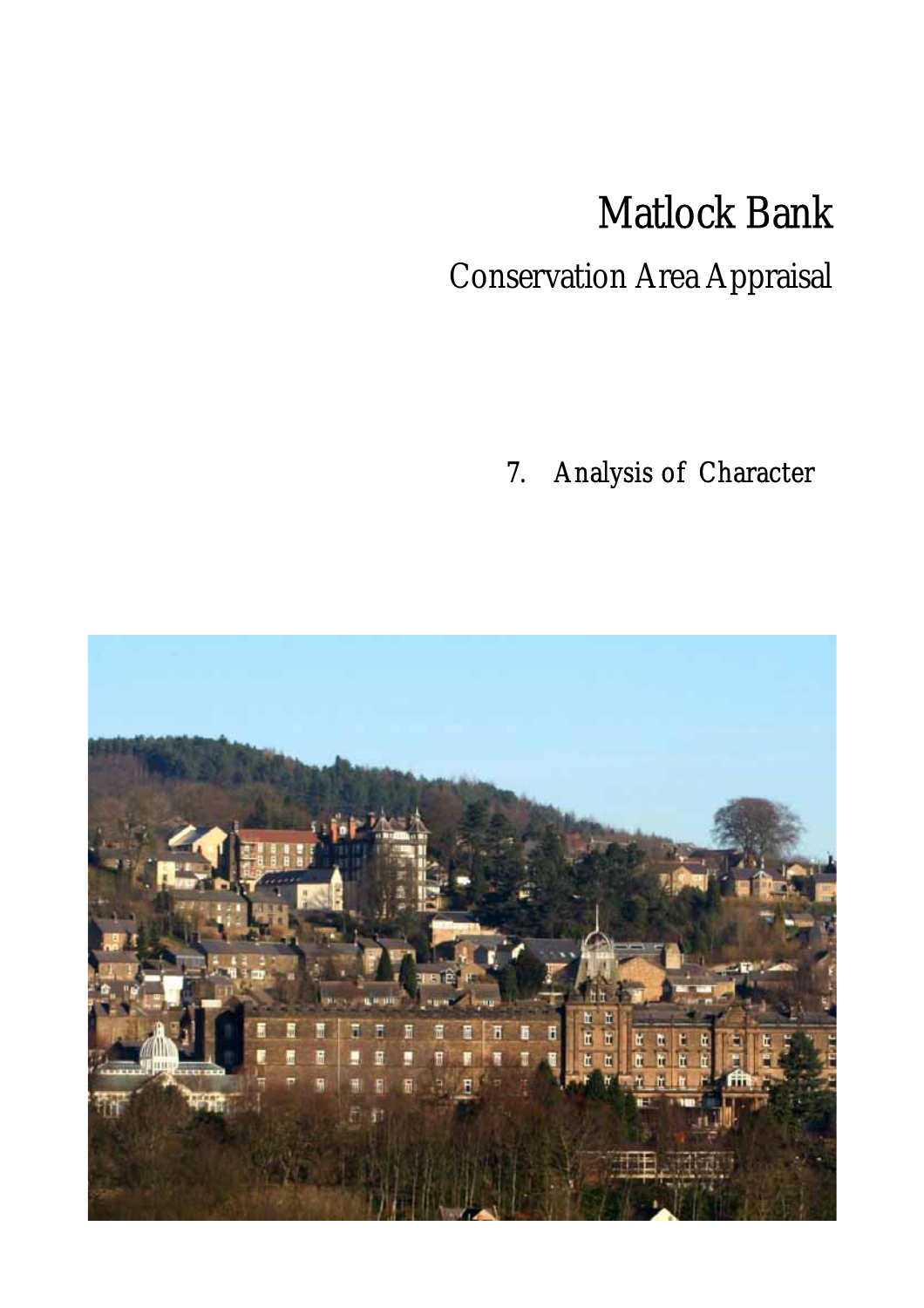# ANALYSIS OF CHARACTER

# Preamble

This section looks in detail at the relationship between the structures and spaces, following a circuit of the major routes within the conservation area. Figure 8 is annotated with a series of symbols that represent the main elements of the townscape. The spaces marked on this map are public, and it does not reflect the richness of open spaces and planting provided by many private gardens. Similarly only the prominent landmark buildings visible from the public realm are highlighted, as many impressive buildings are largely hidden from the street. Views and glimpses marked on the map have been selected as representative of the tremendous wealth of views from many places within the conservation area.

The omission of any particular building, feature, view or space within this appraisal should not be taken to imply that it is of no interest.

#### Summary of important features of the townscape

- ... Generally small massing of buildings providing frequent glimpses across the Derwent Valley
- Landmark quality of large former hydros
- ... Large private gardens to former hydros and the grandest houses
- Tree cover providing screening and sculptural quality, Scots pines in particular
- Key public open spaces
- Informal wooded areas
- Roofscapes visible from above
- Landmark features visible from above (particularly large chimneys & mansard roofs)
- Contrast between wide, open junctions and enclosed character of connecting roads
- Hierarchy of roads from main roads (generally more or less north-south routes) down to cul-de-sacs and semi-private side roads (often running east-west)
- Narrow, steep footpaths and stepped routes, crossing the contours, especially where stone setted

# Bank Road and Rutland Street

Bank Road forms the central spine of the Conservation Area, with County Hall, the former Smedley's Hydro, dominating the centre of the area. Because it is a main artery, its frontages and streetscape are of particular importance in the character of the conservation area. On entering the conservation area from Crown Square the Town Hall dominates, with its balconies overlooking the corner of Bank Road and Imperial Road. Above this, spires and gables of the churches and chapels and other large buildings punctuate the street and create a varied roofline, particularly on the eastern side of the road. Between the larger public buildings, much of Bank Road is bounded by terraces, with rooflines broken up by the gradient as plots step up the hill. The street is lined with low level stone boundary walls, behind which houses have small front gardens.



Terraced houses rising up the west side of Bank Road

The gently curved alignment of a row of terraces with ground floor shop windows (50-72 evens), combined with a widening of the road at this point, makes these properties particularly noticeable. On the opposite side of the road, 63 Bank Road, formerly Yewtree House, stands out as a rare older eighteenth century property, set back from the road, in contrast to the uniform street frontages of terraces on this road.

The junction with Smedley Street is highlighted by the towering prominence of County Hall wrapping around the corner, and straddling onto the northern side of Smedley Street, connected by its two double-height bridges. The sheer height of the buildings on either side creates a very strong sense of enclosure to this part of Smedley Street, increased by the contrasting openness at the road intersection.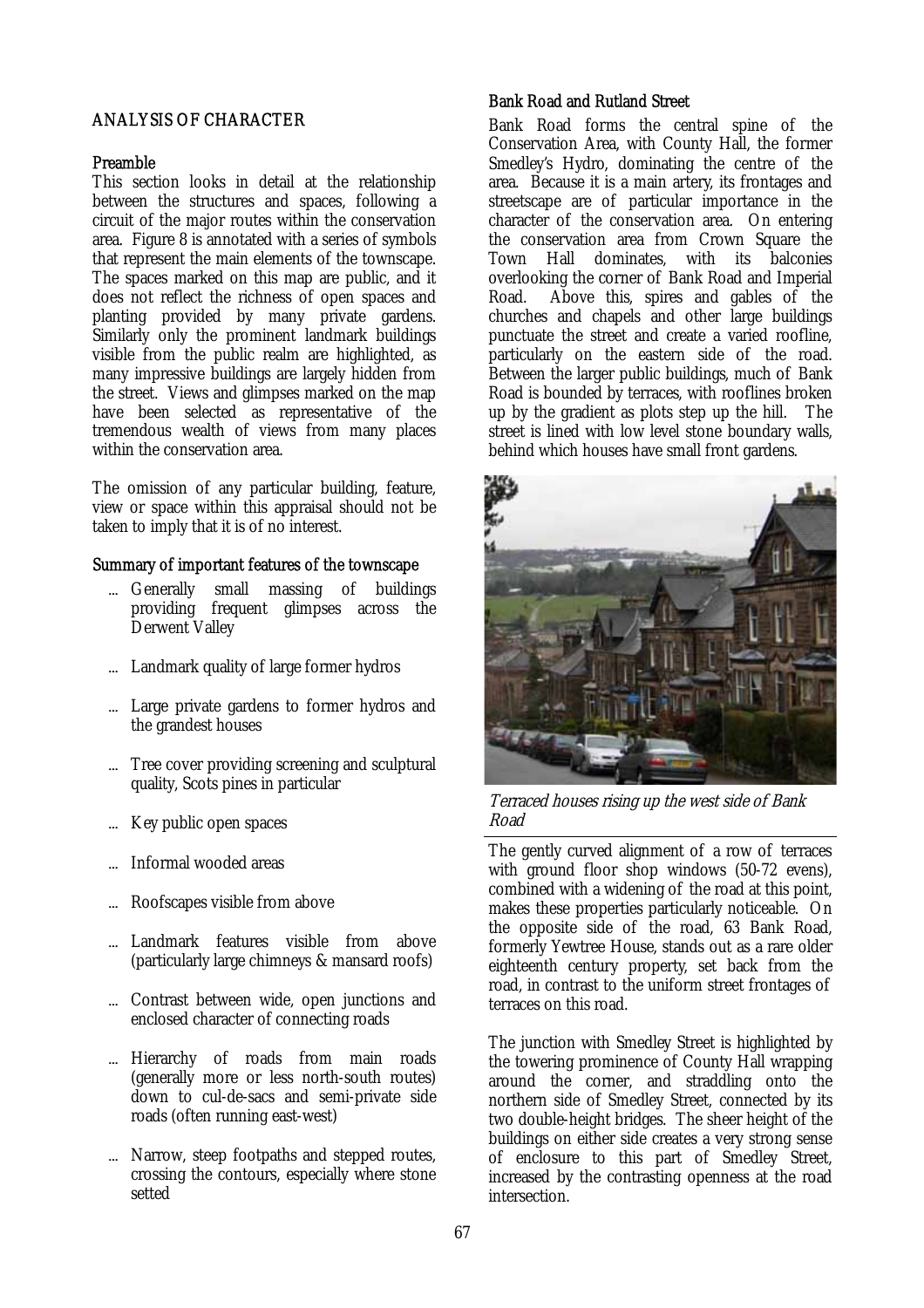The enclosure of Smedley Street between the tall buildings of County Hall on either side (right) and at the junction with Smedley Street East, Bank Road and Rutland Street (below)





On opposite corners of this junction are buildings of very different character, but all once served users of the hydropathic industry. On the one side of the junction is County Hall and adjacent shops bearing intricate stone carved details, and the other is the Gate Inn, with the simple & unpretentious outbuildings to the rear. The car park / land at the rear is thought to have once been part of the livery yard.

County Hall itself is of huge muscular proportions. It is hard to find a satisfactory vantage point from close up to appreciate the architectural variety and significance in one view, the classic panorama being from the other side of the valley.



County Hall's formidable west elevation

There are, however, clearly points from within its own site which were intended as viewing places, such as through the avenue of trees which survive to the south west, between more modern blocks, and from the terraced lawn to the south.



County Hall, viewed from the west through an avenue of trees



County Hall and the Winter Garden viewed from the terraced garden below

A particular characteristic of the conservation area is the network of footpaths running down the steep slope taking the shortest routes. This site is connected via a concessionary footpath to Edge Road far below, leading past the backs of gardens and wooded area to what is now the car park.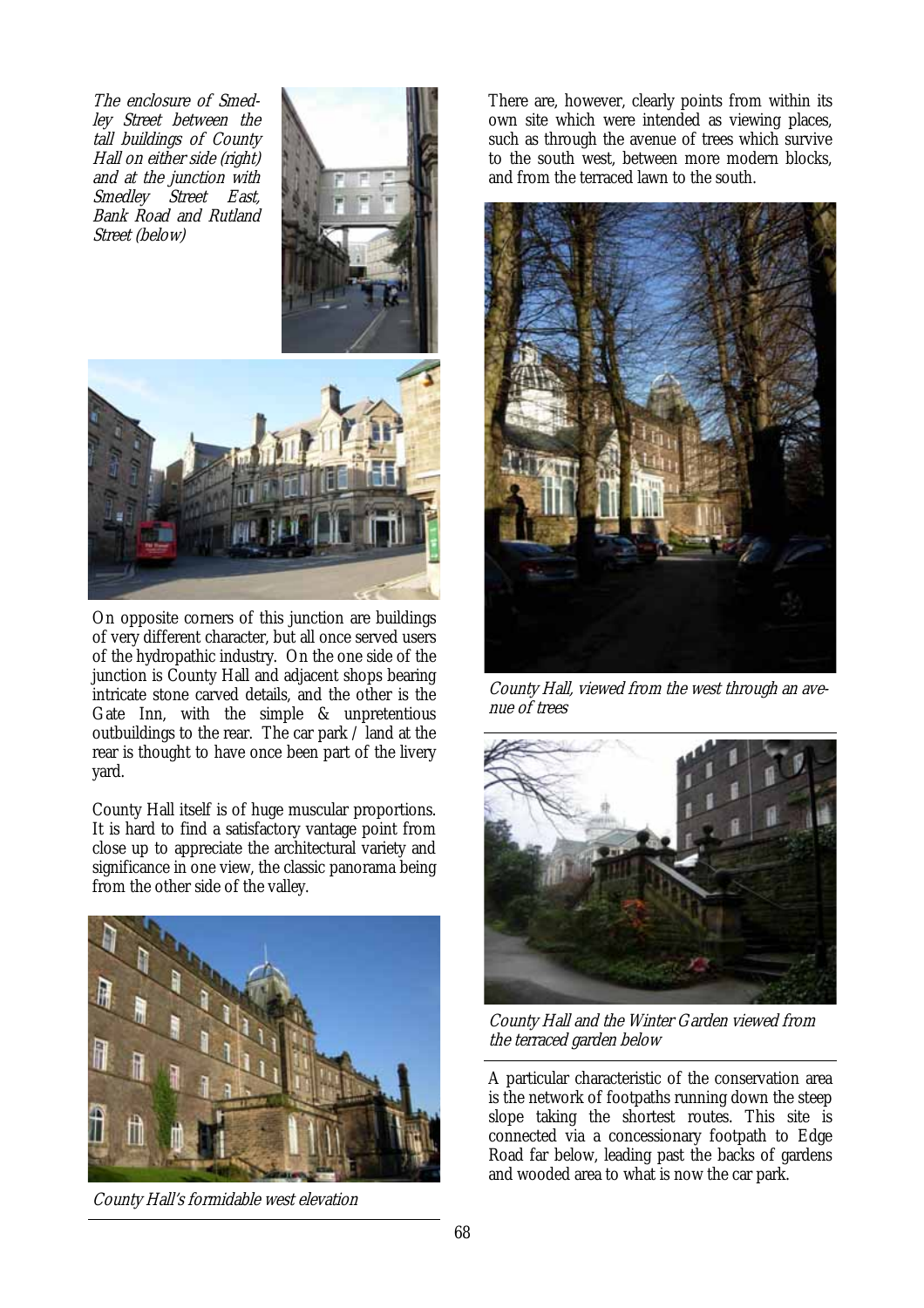

Concessionary footpath leading from Edge Road up to the car park at County Hall

Bank Road becomes Rutland Street north of the Smedley Street junction, and from here it is Rutland Court (former Matlock House Hydro), which dominates the skyline above. The former Elmtree Hydro is just to the north, forming a cluster of larger buildings along this stretch of the eastern side.



View downhill from Rutland Street, showing part of County Hall including the striking chimney. To the left are buildings at the rear of The Gate.



View up the hill from Bank Road towards Rutland Street, with Rutland Court, the former Matlock House Hydro, visible in the distance

Several quiet residential roads off Rutland Road run east-west along the contour of the hillside. Hopewell Road runs parallel to the northern block of County Hall, part of the original Smedley's Hydro, including a former water tower. Opposite this are a number of buildings dating from the late nineteenth century, including a row of terraces marked as 'Hopewell Terraces' on the Second Edition Ordnance Survey Map of 1899. These are an example of a number of early named terraces which first appeared relatively isolated, now mixed with later infill. Another such example is 'Greenhill Terrace' (14-30 Rutland Street), even earlier, appearing on the First Edition Ordnance Survey map of 1876 which still retains a sense of relative isolation on an unadopted section of road off Rutland Street. Upper Greenhill Gardens to the north of this terrace was developed on the former grounds of Matlock Bank Hydro.



14-30 Rutland Street, a terraced row off the main Rutland Street

Rutland Avenue running more or less parallel, further north, is tucked away, and has housing from a range of periods. Still further north, Wellfield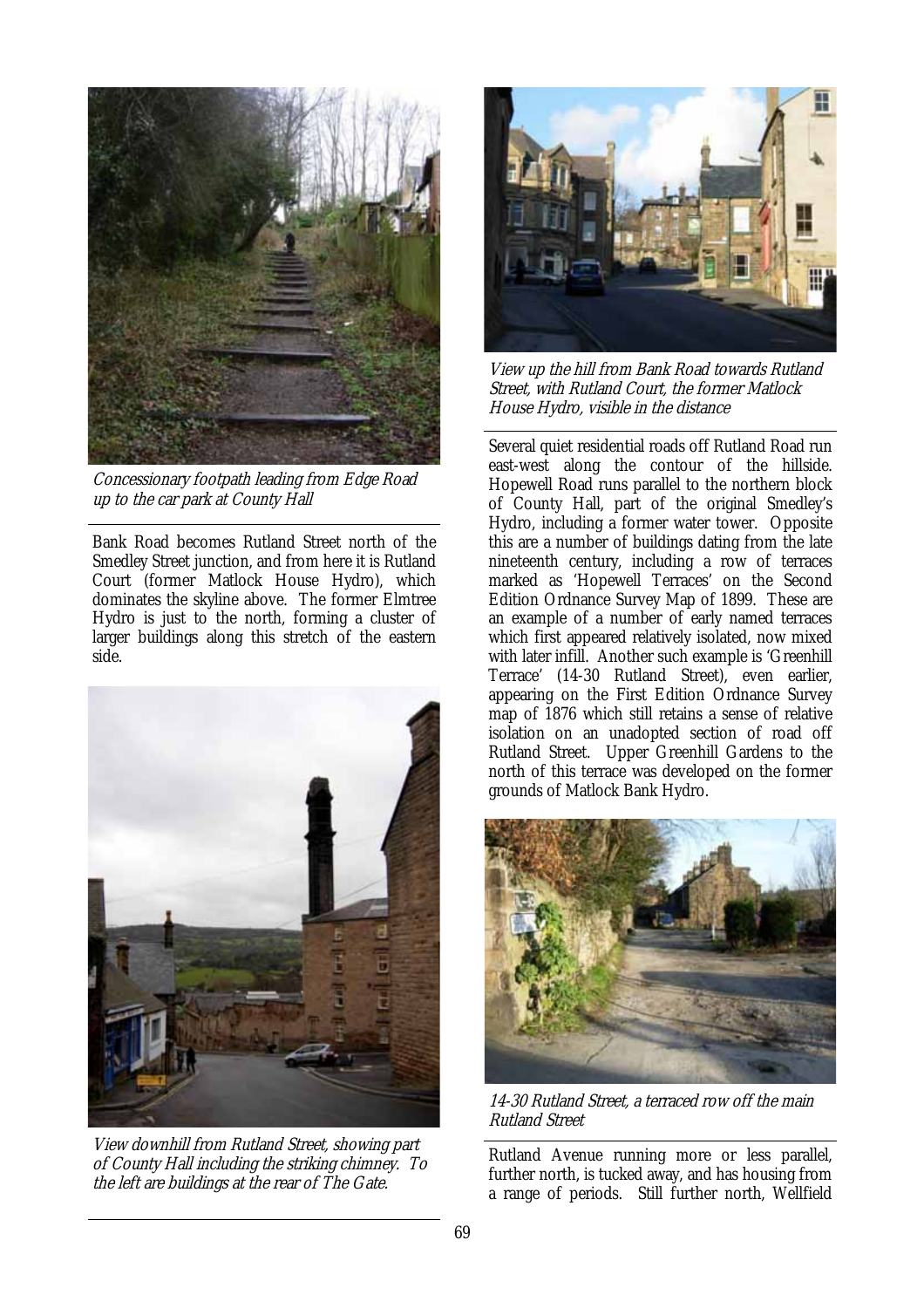hosts several buildings of architectural and historic significance, most notably Wellfield Cottage, the only pre-hydro building in the conservation area which is a listed building, and Wellfield House, a former hydro, just visible within a large garden. In addition to these, 7-11 Wellfield Court, a long building with ornamental finial to the gable, and an interesting terraced row opposite known as 'Oldham Villas', together create a varied and interesting route.



7-11 Wellfield Court

The stone setted pavement outside Oldham Villas is an important example of historic streetscape, one of several remaining to older terraced rows. At the eastern end of Wellfield the route continues as a footpath linking through to Chesterfield Road. A north-south pedestrian route also meets at Wellfield, linking it to Wellington Street to the north, and southwards past the end of Rutland Avenue and down to Smedley Street East.

The Matlock Green Garage, comprised of former tram depot buildings, is a key focal point at the top of Rutland Street, on the corner with Wellington Street. From this point Rockside is visible

Rockside from below, viewed from near the junction between Wellington Street and Rutland Avenue

dramatically towering above. Bank Road and Rutland Street offer magnificent views across the valley, from almost any point on these steep roads.



View of Riber Castle from Rutland Street with Rutland Court in the foreground

# New Street and Henry Avenue

Roads off to the south-east of Bank Road and Rutland Street tend to be quieter, short residential cul-de-sacs or, at the lower end of Bank Road, links through to New Street. The steep, narrow and twisting nature of New Street provides interesting views both up and down the hill with varying details to stone terraces and occasional larger properties. The former hydros and their contemporary larger buildings, such as Derbyshire Records Office (Bank House) and Golding House,<br>stand out amongst the terraces. Oak Road stand out amongst the terraces. continues to the east of New Street, as an untarmaced, unadopted road, demonstrating a hierarchy of roads from the larger, busy main roads, down to small, semi-private roads.

Typical pair of houses on New Street. The parked car reveals the steepness of the street

The streets in this area are mainly residential, punctuated with large civic buildings. Similar to those on Bank Road, houses tend to have a small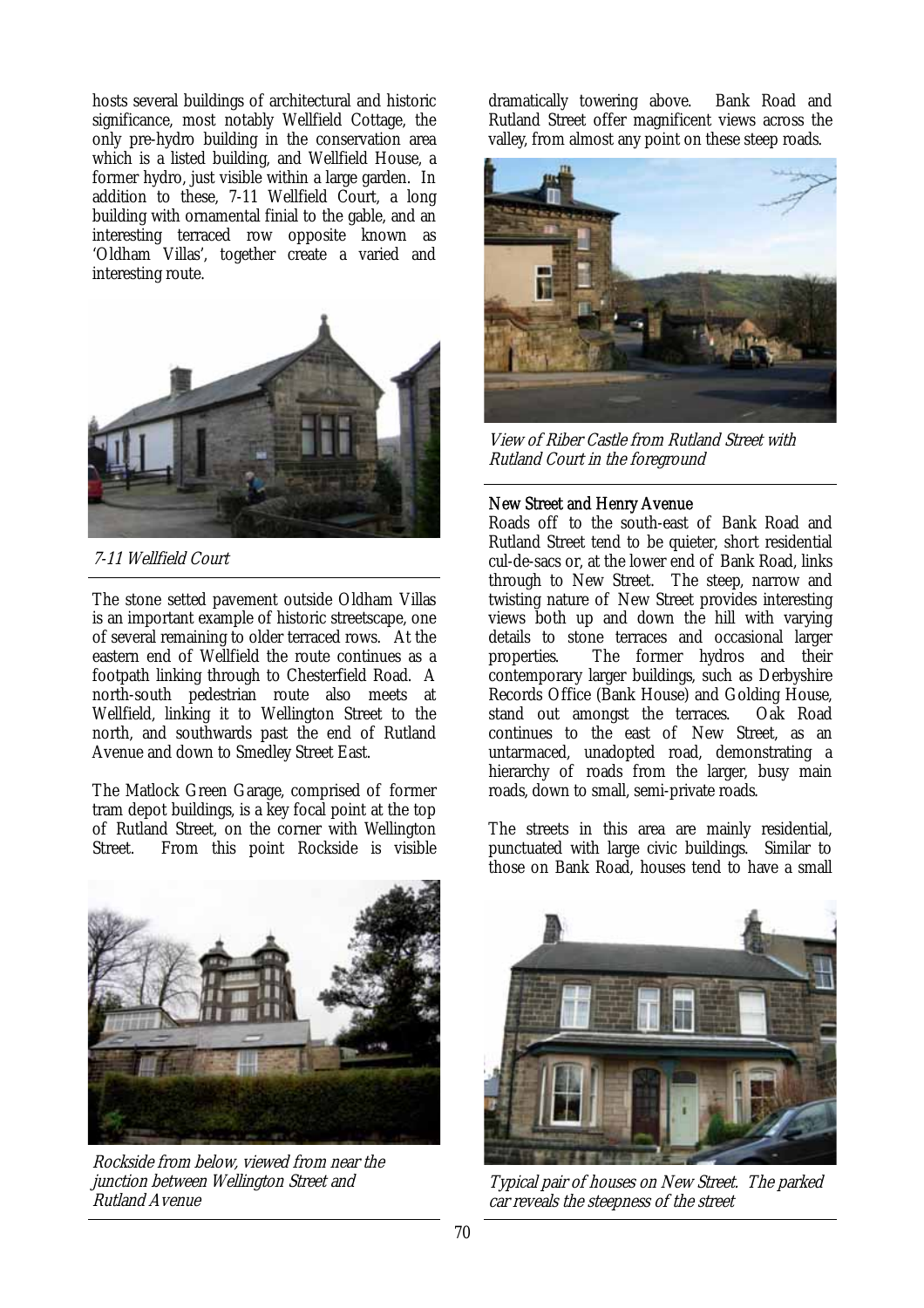front garden and stone boundary walls, some retaining iron railings and gates.

The western section of Oak Road is dominated by Matlock Methodist and United Reformed Church. St Joseph's Street and Lime Grove Avenue consist of mainly terraced and semi detached buildings of the late nineteenth and early twentieth century.



Matlock Methodist and United Reformed Church on Oak Road

Part of Henry Avenue, along with Rutland Avenue higher up the hill, is lined with pollarded trees which add interest to the streetscape. By the end of the 19th century trees were seen as a barrier to dust and a health benefit and it is most likely that they were planted at the same time that both residential streets were formed in the early part of the 20<sup>th</sup> century.



Pollarded trees along Rutland Avenue

The section of Henry Avenue running north-south links at either end with footpaths which form a very old continuous pedestrian route north–south through the conservation area, from south of Steep Turnpike, up as far as Wellington Street.

#### Smedley Street East

Henry Avenue meets Smedley Street East at a point of change in character from the retail heart of the conservation area, to the west, linking with the Rutland Street and Bank Road intersection, and to the east a more residential character leading towards Chesterfield Road. The retail section of Smedley Street East is lined with impressive frontages abutting the street, particularly on the southern side of the road.



The retail section of Smedley Street East

On the northern side, evidence of pre-hydro Matlock Bank can be seen with a cottage set back from the road and tucked between later nineteenth century buildings, and another, gable end onto the street.

The eastern end of Smedley Street East becomes increasingly modern with several late 20th century developments including Victoria Hall Gardens and Victoria Court. The street frontage to Victoria Hall Gardens retains the original boundary wall



Boundary wall and garden remnants of the demolished Victoria Hall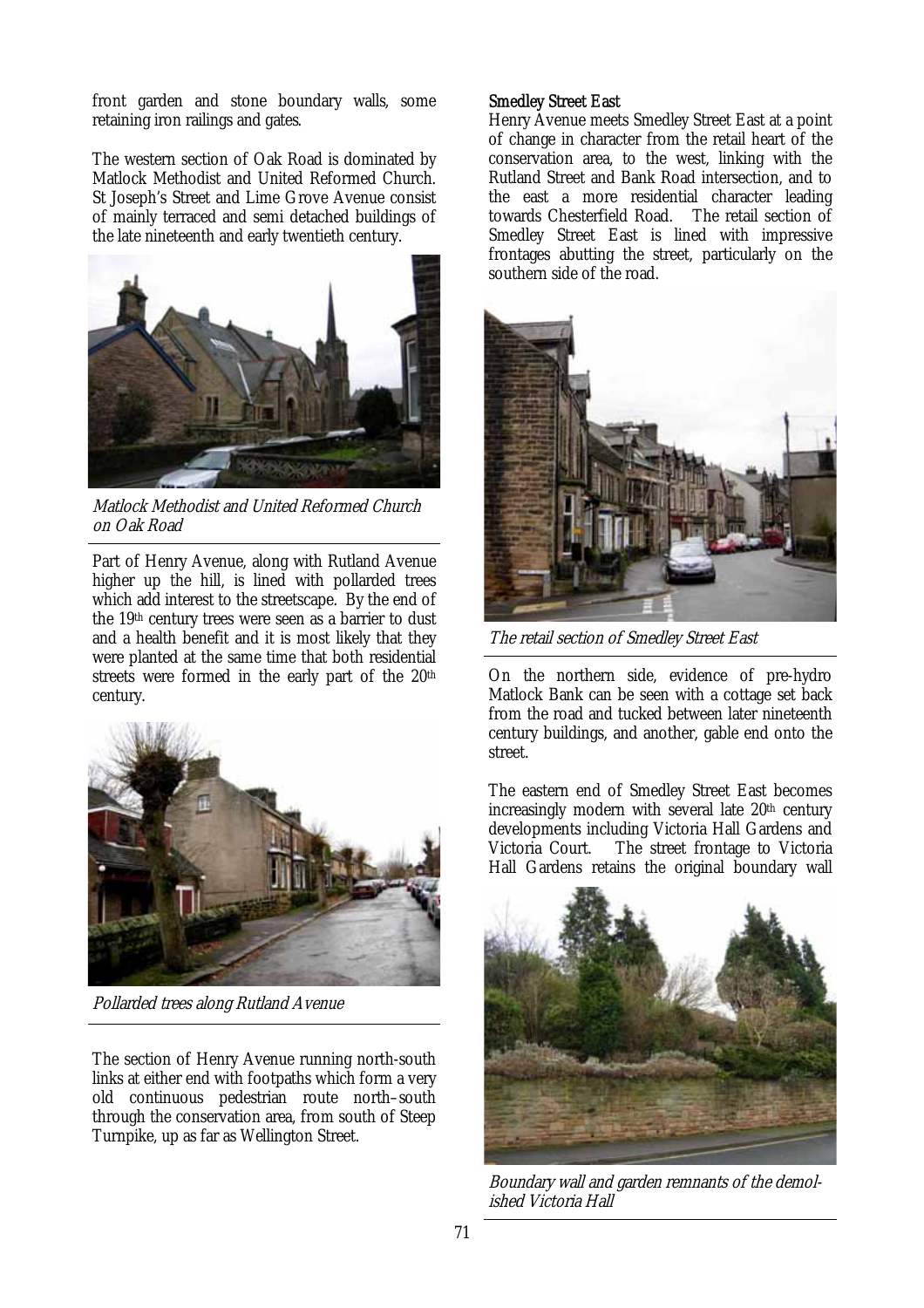with trough, and a section of the garden with terraced seating areas and planting, an important remnant of the original Victoria Hall. On the opposite side of Smedley Street East the planted park is one of the few formal public open spaces in the conservation area, offering tranquillity screened from the road by mature trees.



Park on the south side of Smedley Street East

# Chesterfield Road (A632) and Steep Turnpike

The junction of Chesterfield Road and Smedley Street East is a very wide, open space and in the 19th century it was softened by a landmark tree in the centre. The junction is surrounded by buildings dating from a range of periods, on either side of the conservation area boundary. Chesterfield Road, originally the 1823 Chesterfield to Matlock Turnpike, bears heavy traffic along the edge of the conservation area, and leads down the hill to the A6. There is considerable variety in terms of the architectural quality and the age of the buildings and sites along this road. However being a major through-route, many passers-by will only see this edge of the conservation area, without venturing into the historic centre, thus increasing the status of Chesterfield Road. Chesterfield Road has a semirural character, bounded by stone walls and by much of the east side opening onto fields. On the west side, the allotments increase the openness, creating a 'breathing space' within the development,







The sculptural quality of Scots pines, seen in several historic locations across the conservation area. Top: the grounds to Presentation Convent (formerly Chesterfield House Hydro). Middle: adjacent to the YHA (formerly Smedley Memorial Hospital). Bottom: beside Rockside

allowing views up to and from houses above. Two of the larger former hydros are on this road, and another building, Westlea, is prominent with its large double height bay window. The dominant Chatsworth Hall (former hydro) abuts the roadside, and on the other side of the road the former Chesterfield House Hydro, now Presentation Convent, is hidden from sight within extensive grounds along with the later development, St Allotments viewed from Springfield Rise Joseph's School. Scots pines in the grounds of this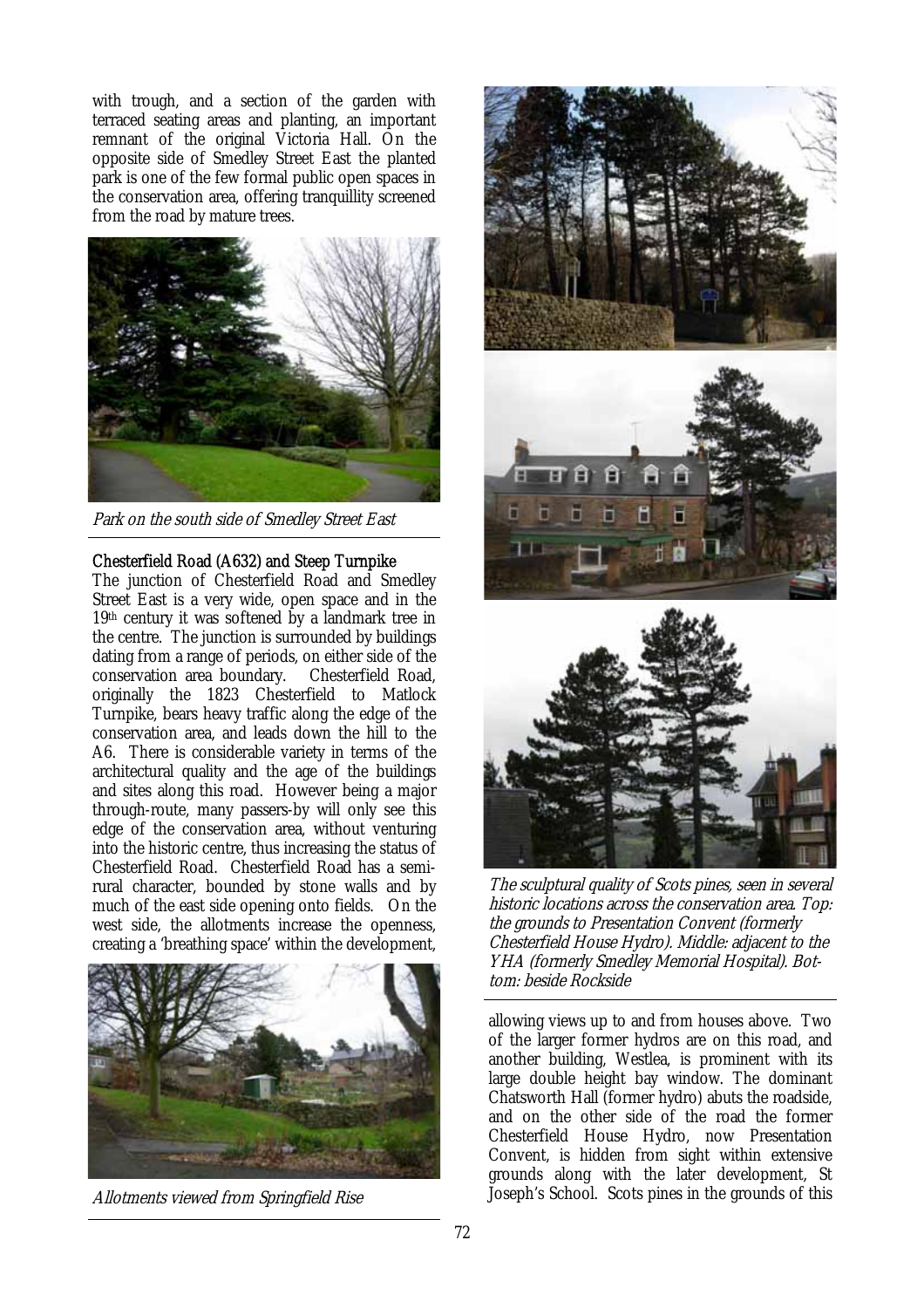estate are significant in creating all year round structural enclosure and screening. Scots pines appear to be a relatively abundant species elsewhere in the conservation area, also important as sculptural features in the grounds of the Youth Hostel on Bank Road, and adjacent to Rockside, most striking when viewed from Cavendish Road.

Steep Turnpike is as dramatic as its name suggests, with a strong sense of enclosure created by trees and by retaining walls. The old north-south footpath crosses Steep Turnpike and continues past Turnpike House northwards, and follows the

b o u n d a r y through a wooded area known as Happy Valley (right), just below the grounds of  $\tilde{L}$  i  $\vert$  y  $\vert$  a n  $\vert$ . I n f o r m a l wooded areas such as this, along with Jackson Tor area and the wooded area at the south of the County



Hall site are significant as natural spaces within the developed area and are also reminders of the earlier rural pre-hydro Matlock Bank.

Towards the top of Steep Turnpike are several large buildings of the hydro era, including Bell Vue and the apartments at 42 Steep Turnpike, formerly known as The Mount. Beyond these buildings, to the east, there is a marked contrast from the enclosure of Steep Turnpike to the open character



42 Steep Turnpike, highly visible on the ascent of the hill

of Chesterfield Road, accentuated by the expansive forecourt at the fire station.

#### Wellington Street and Cavendish Road

The narrow site at the junction of Wellington Street and Cavendish Street is known as the Wild Thyme Garden, an attractive small space with an award winning design. This space is thought to be a remnant of the nurseries shown in this area on early maps. Changes in level at road junctions like this one tend to present unusual triangular sites.



Wild Thyme Garden



Triangular site further west on the steep junction between Jackson Road and Jackson Tor Road

Wellington Street and Cavendish Road in this area offer variety in both small terraces and larger houses. Many of the terraces on Wellington Street have frontages abutting the street. A section along the northern side of this road is dominated by a retaining wall, which creates a narrow raised access to numbers 2-24, running parallel with the street below, which slopes away to the south west. Glimpses through narrow gaps between buildings, sometimes through layers of building lines, street below street, create visual delight, moving from the enclosed urban character of streets to the vast openness of the valley beyond.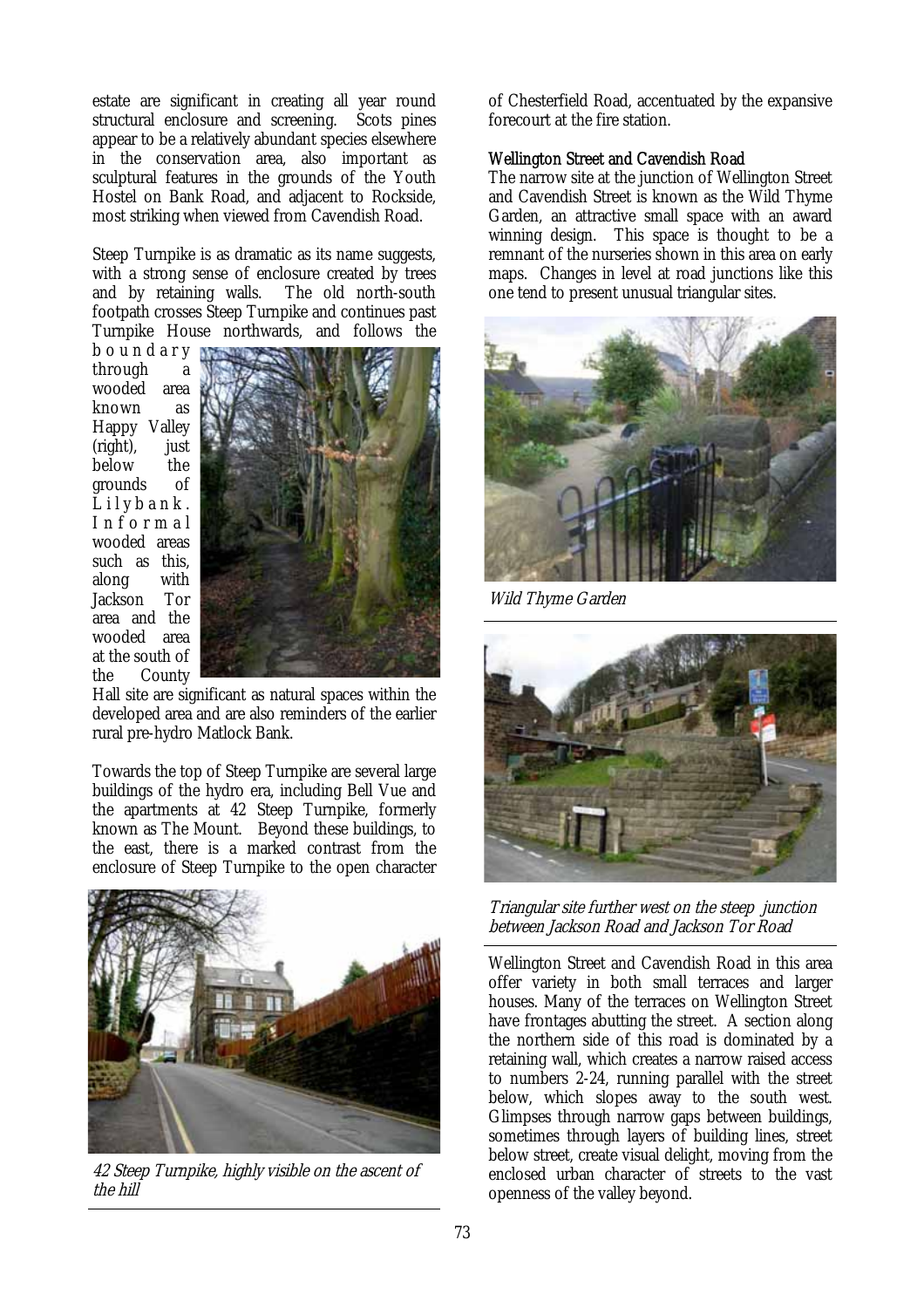

One of innumerable glimpses between houses, hinting at the long distance views beyond

Rockside dominates this area, towering above Wellington Street above a high retaining wall. Retaining walls are a feature along Wellington Street, sometimes set with recesses, some containing stone troughs.

Larger properties are often set back from the street behind stone boundary walls, a few with notable gateposts. West of Rockside, the character of West of Rockside, the character of Cavendish Road is unlike anywhere else in the conservation area with larger detached houses, a number of which display Arts and Crafts features. Private gardens are important here, providing plentiful tree and shrub coverage. Bidston and Claremont are two significant properties in garden settings, the latter house is hidden behind a formal garden with symmetrical beds and planting. The large gardens of the houses on the southern side of the road run down the steep rocky terrain and contain the ridge of trees which can be seen as a wooded escarpment from the streets below.

The far northwest corner of the conservation area opens out at the playing field above Jackson Tor with a spectacular view across the valley to the south. A footpath with a steep flight of steps links Cavendish Road at this point with Jackson Road running down the hill alongside an exposed rocky outcrop and arriving at the side of Jackson Tor House some distance below.



Views along the path leading up from Jackson Road - through the former quarry area (above), up to the play area on Cavendish Road (below)



Steep gardens between Cavendish Road and Jackson Road

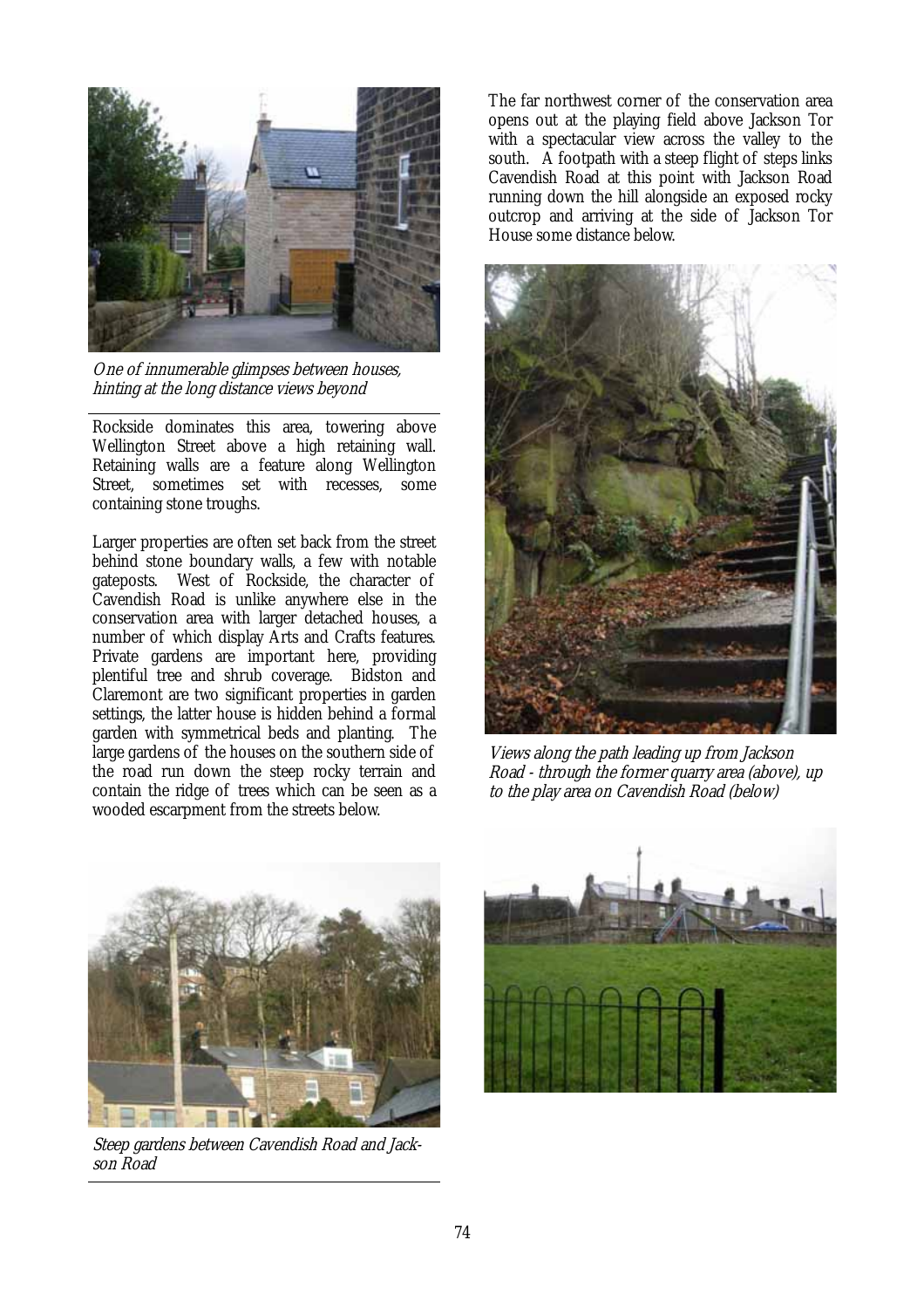# Jackson Road, Jackson Tor Road and Cobden Road

If it were not for the views of the rest of the town below, parts of Jackson and Jackson Tor Roads and Cobden Road could almost be mistaken for a rural community. A number of properties in this area predate the hydros, even if later extended and altered. A number of the houses front the street without boundary walls or front gardens. Like branches of a tree the roads fork off, becoming more and more private and narrow. The narrow lane and footpath connecting Jackson Tor Road with Cobden Road across the hillside is an excellent viewing point.



Spectacular view from the footpath between Cobden Road and Jackson Tor Road - the main landmarks are County Hall and the Winter Garden dome, with the south side of the Derwent Valley beyond

The layering of the roads, one above another on the steep hillside, and the dense development of short rows of cottages, results in the unusual circumstance of looking down onto roofs. This makes roofs, chimneys on the south side of the street and their form, materials and details particularly noticeable.



Layering of roofs, three Welsh Slate roofs, one above another, viewed from above on Jackson Tor Road.

# Dimple Road, Woolley Road, and Smedley Street

An old sycamore tree stands in the island at the junction between these three roads, just outside the conservation area. Once again views are important, straight down Woolley Road and across the valley, and down Dimple Road with All Saints School spire, an elegant landmark feature. Between Dimple Road and All Saints Road to the south are several late nineteenth century and early twentieth century terraces and larger buildings which relate to the character of the hydro era.



#### Dimple Road

All Saints Church can be seen glimpsed elevated above and behind the screen of trees surrounding the tranquil churchyard. This churchyard setting is a formal garden behind a stone boundary wall to the south and west of the church, rather than a cemetery.



A winding pathway at the entrance to the vicarage on the corner of Smedley Street and Far Green allows an inviting glimpse of the church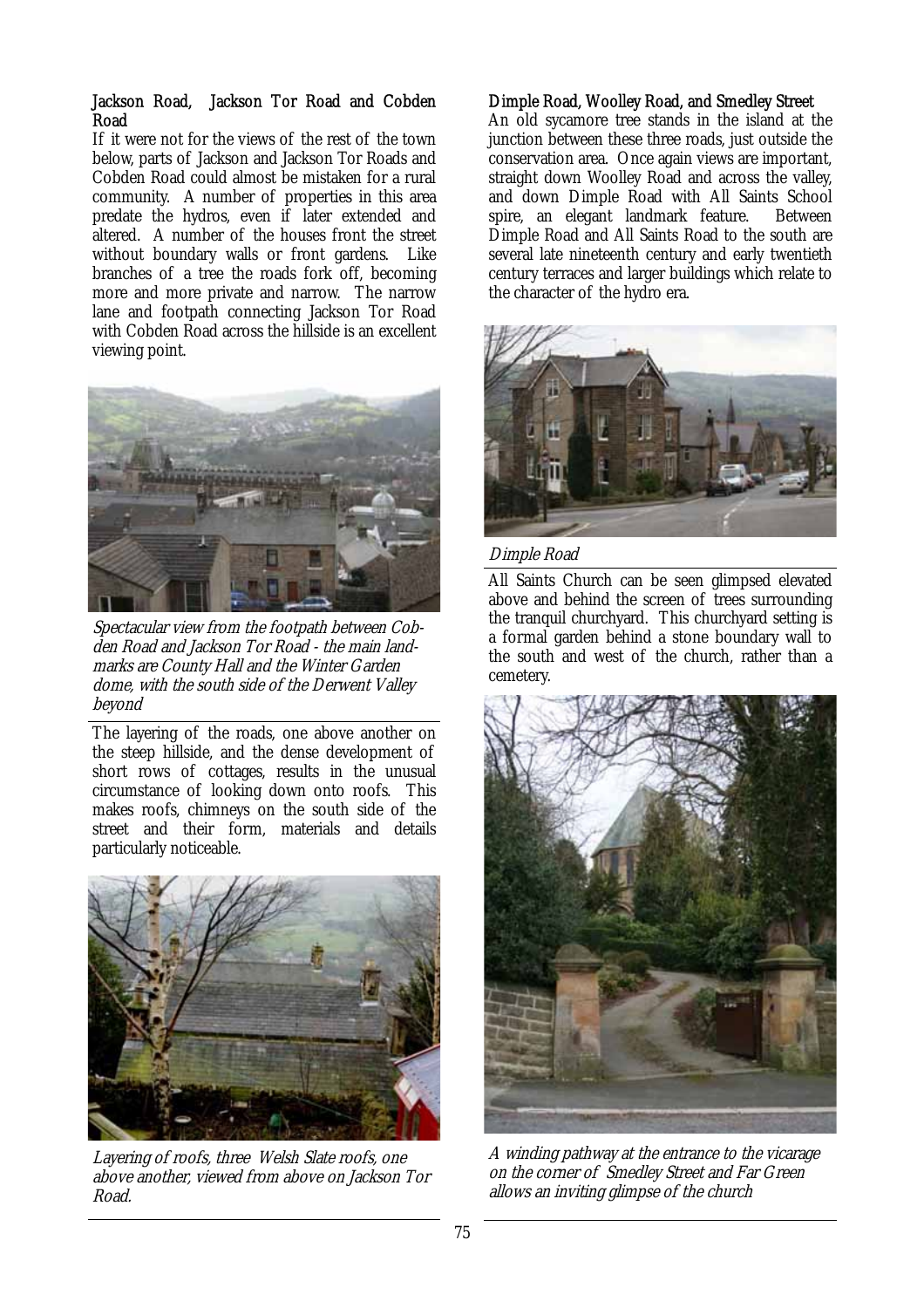

All Saints within its garden setting, viewed from Smedley Street

Far Green runs up the hill adjacent to All Saints Vicarage with glimpses of the church beyond in its tree enclosed site. Opposite the Vicarage is a group of older cottages, an important part of the early Matlock Bank development before the hydros.

Further east, on Smedley Street are a number of buildings with a sense of their street presence, such as Malvern House and the row of shops opposite with grand three storey gabled frontages, although the shopfronts have been altered (below). These form part of a series of shops along this stretch of Smedley Street and a few retain original shopfronts.



As elsewhere, narrow roads and alleyways off the main road offer g l i m p s e s b e t w e e n buildings of views beyond.

As Smedley S t r e e t c o n t i n u e s eastwards it is bounded by buildings of County Hall.



View up Smith Street from Smedley Street



Above: the western end of County Hall can be seen on the left hand side of this image, with the Winter Garden dome just visible above a garage site

Below: County Hall rising on either side of Smedley Street, leading back towards Rutland Street and Bank Road